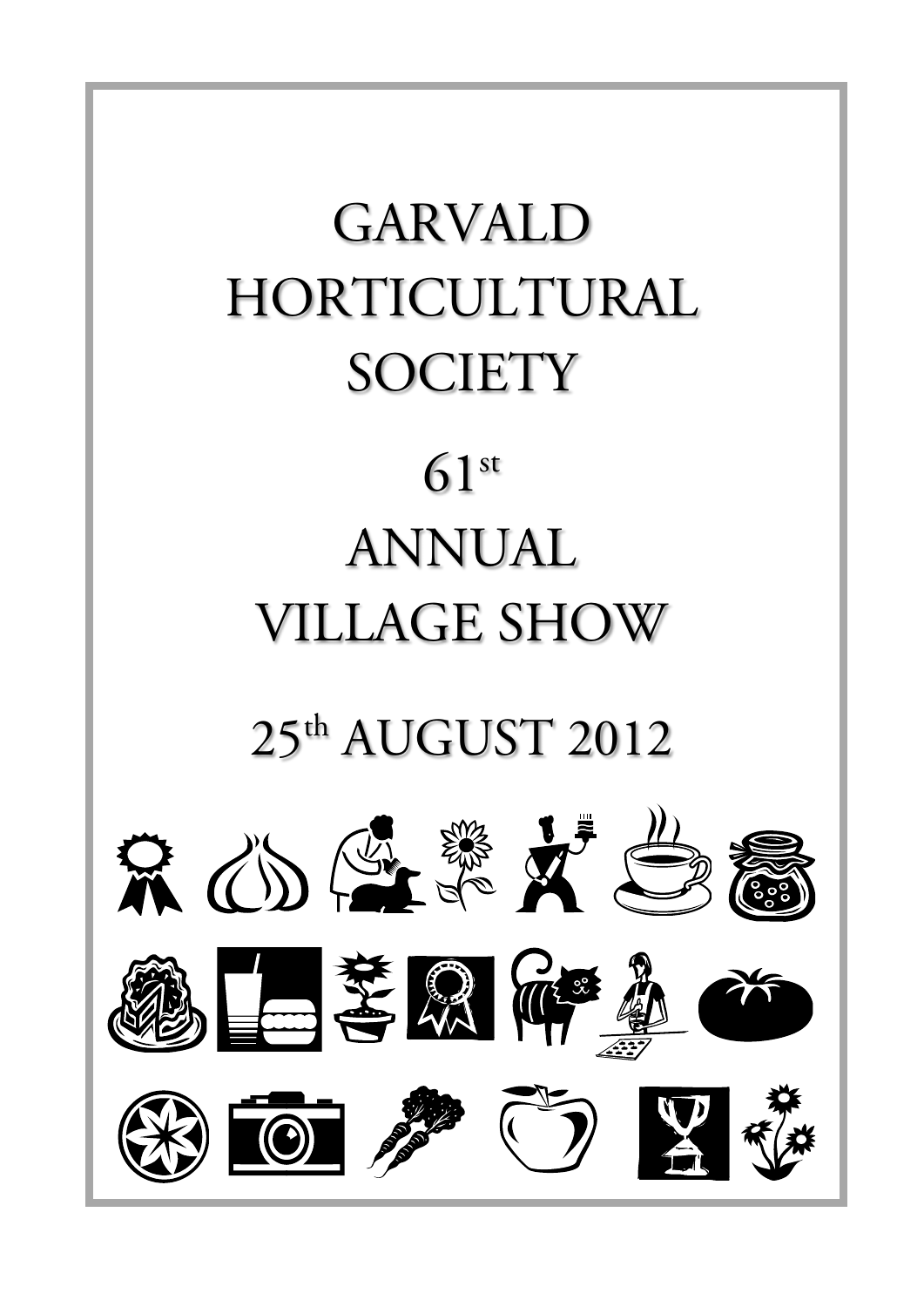# **Garvald Horticultural Society**

Hon President, Mr J Pratt Hon Vice President, Mrs M Cryle Hon Vice President, Mr T Macgill Hon Vice President, Dr J Sheldon Hon Vice President, Mrs M Webster

#### **Office Bearers**

President, Hazel Clark, 6 Burnside Court, Garvald (t: 01620 830269) Vice President, Lorraine Hay, The Beehive, Garvald Secretary, Norma Thomson, Smiddy Cottage, Garvald Secretary, Anne White, The Old School, Garvald Show Secretary, Viki Freeland, 1 Burnside Court, Garvald Treasurer, Liz Leather, Kirklands, Garvald

#### **Members of Committee**

Eleanor Cadzow, Freda Crosbie, Sarah Donaldson, Tim Flinn, Heidi Ingram, Karl Ingram, Ken Mallen, Lesley Mallen, Wilma Marwick, Katy Mowat, Mairi Neillans, Fiona Sheldon, Mark Thom, Jimmy Thomson, Leigh Thomson, Phillip White.

# **Show Timetable**

#### **Friday 24th August**

Staging 6:00-9:00pm

#### **Saturday 25th August**

| <b>Staging</b>         | 7:30-10:00am       |
|------------------------|--------------------|
| Doors open             | 2:00 <sub>pm</sub> |
| Teas                   | $2:00-4:00$ pm     |
| Pet show               | $3:00$ pm          |
| Presentation of prizes | $4:15$ pm          |
| Raffle draw            | $4:15$ pm          |
| Sale of produce        | 4:30 <sub>pm</sub> |
| Show closes            | 4:30pm             |
|                        |                    |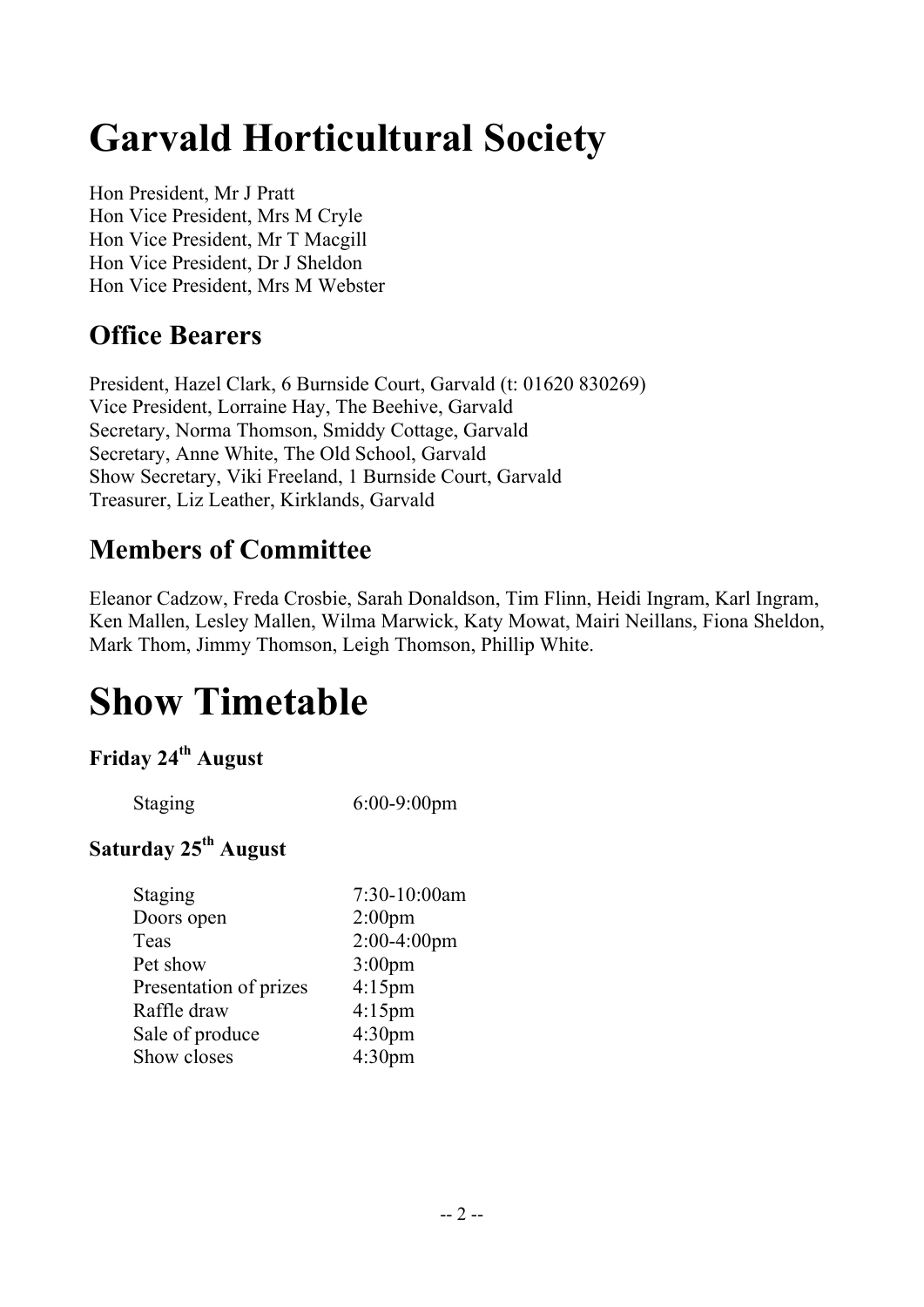#### **MEMBERSHIP**

- ! The membership fee is £2 and carries with it free admission to the show and entry to all classes.
- ! Membership cards may be obtained from the Show Secretary.
- ! Exhibition entry to be confined to paid up members, but under 18s exhibit free.

### **ENTRY FORMS**

! Entry Forms must be completed and lodged with the Show Secretary.

## **ADMISSION TO SHOW**

- ! Members (on production of membership cards) FREE.
- Non-members by DONATION.

## **SHOW REGULATIONS**

- 1 Competitors must complete and return Entry Forms to the Show Secretary. Entries will be accepted on the morning of the show.
- 2 Competitors are permitted only one exhibit in each class entered.
- 3 No wiring of cut flowers allowed unless otherwise specified.
- 4 Pot plants must be in the hands of competitors for at least three months and other horticultural exhibits at least six weeks immediately prior to the show. Every exhibit must be their bona fide property otherwise they will forfeit all their prize money and membership. The Committee is empowered to visit the garden of intending competitors at any time prior to the Show.
- 5 All prizes will be awarded according to quality unless otherwise specified. In the event of only one exhibit in a competition no prize may be given. The judges may award a prize or prizes to articles of outstanding merit. The judges' decision will in all cases be final.
- 6 Except for children, the amount of prize money that any one competitor may receive will be limited to £10 and any prize money gained in excess of this sum will go to the funds of the Society.
- 7 All exhibits must be staged in the Show Room between the hours of Friday 6:00-9:00pm and Saturday 7:30-10:00am without fail, and no exhibit will be received thereafter.
- 8 All competitors (except office bearers and committee) will be excluded from the Show Room during the judging.
- 9 Exhibits must not be removed before the close of the show at 4:30pm.
- 10 The prize money will be paid to successful competitors at 4:30pm on the show day. Uncollected monies will go into show funds.
- 11 Complaints must be made in writing when they arise and lodged with the Secretary.
- 12 All trophies will be held for one year.
- 13 The A.G.M. will be held on Thursday 11th October at 7:30pm. All members will be most welcome.

Please ensure that your membership number is on each staging card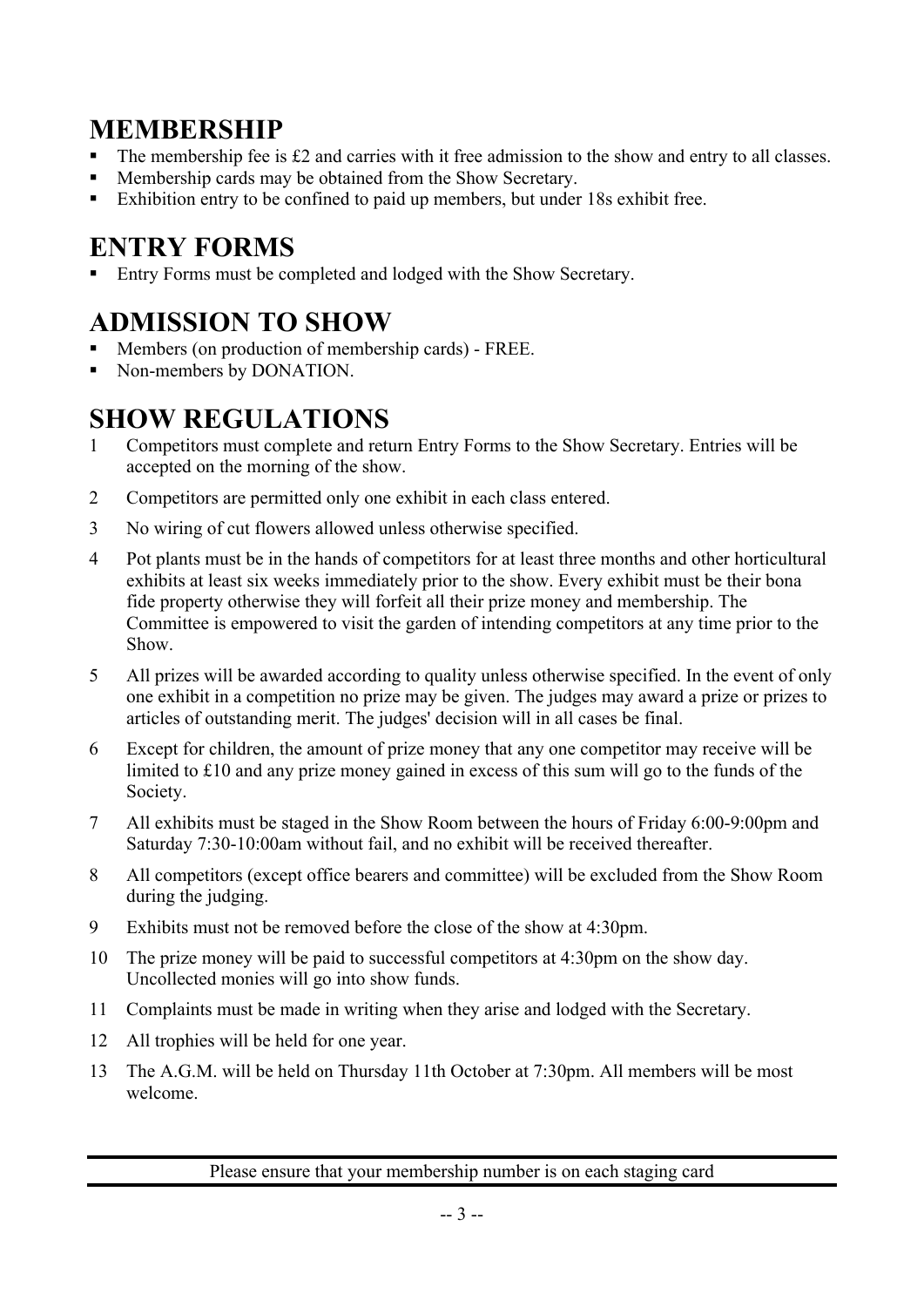- Prize money for each class: 1st Prize-£1 2nd Prize-75p 3rd Prize-50p
	-

! All items to be made during the previous 12 months

#### **HANDICRAFTS**

- A1 Baby's matinee coat
- A2 Jumper or cardigan
- A3 Hand-knitted hat or scarf
- A4 An exhibit of jewellery
- A5 Patchwork article
- A6 Canvas work article
- A7 Embroidered article
- A8 Article using cross stitch or tapestry
- A9 Something new from old
- A10 Sewn article machining allowed
- A11 Crochet article
- A12 Home made garden ornament
- A13 Useful and decorative article
- A14 Article made from wood
- A15 Hand-made greeting card
- A16 Collage
- A17 Something to hang on the wall
- A18 A painting

#### **PRESERVES & BAKING**

- A19 Jar of chutney
- A20 Jar of lemon curd
- A21 Jar of fruit jelly
- A22 Jar of raspberry jam
- A23 Jar of strawberry jam
- A24 Jar of jam made with any other fruit
- A25 Jar of marmalade
- A26 4 cheese scones
- A27 4 plain scones
- A28 4 flapjacks
- A29 4 hen's eggs
- A30 6 brandy snaps (no cream)
- A31 Gingerbread
- A32 Decorated chocolate cake
- A33 4 single meringues (no cream)
- A34 Carrot cake
- A35 2 gingerbread men
- A36 4 fruit muffins
- A37 Fruit cake
- A38 Plate fruit tart
- A39 4 biscuits (any type)
- A40 4 chocolate brownies
- A41 4 pieces of tablet
- A42 Lemon drizzle cake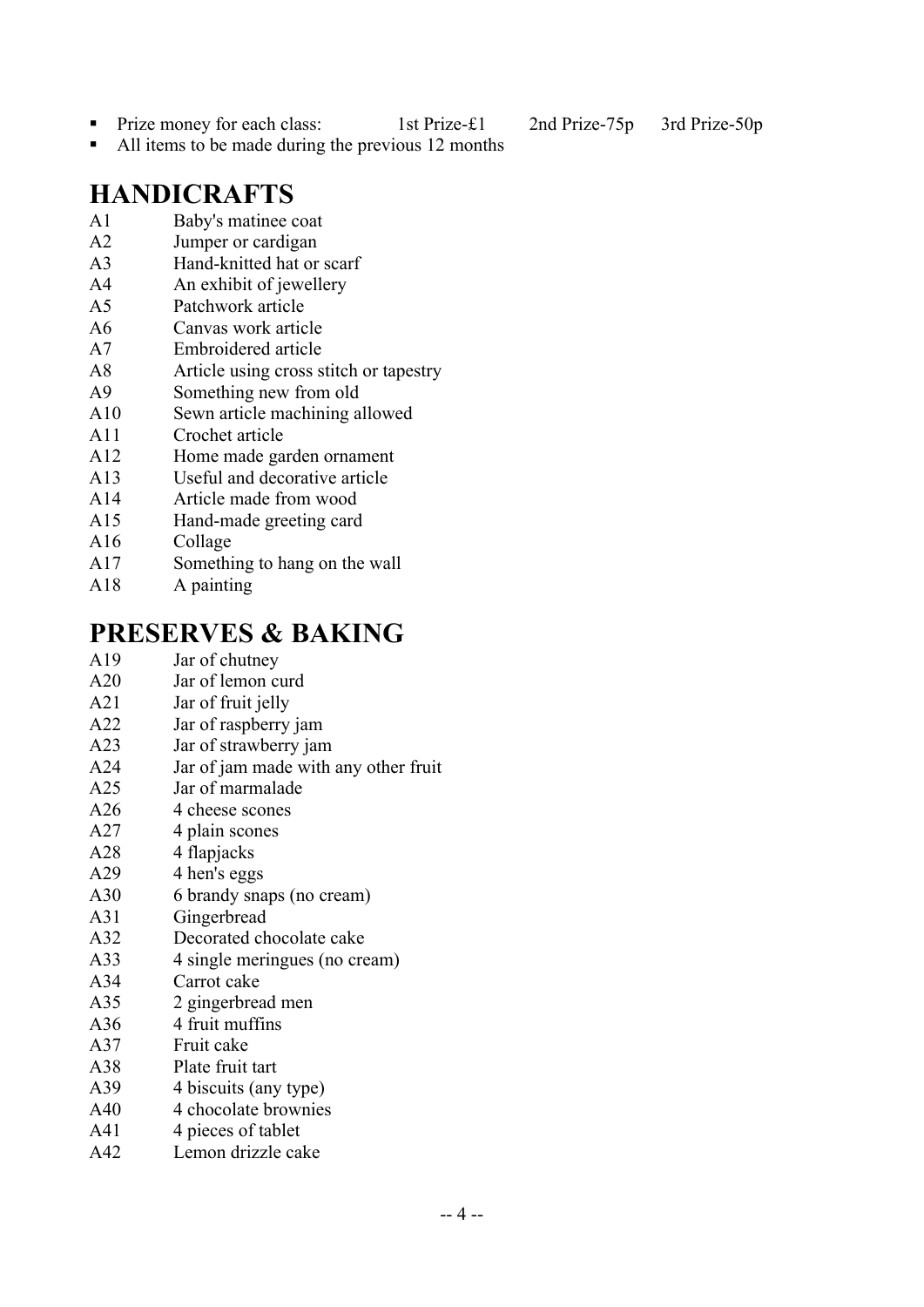• Prize money for each class: 1st Prize-£1 2nd Prize-75p 3rd Prize-50p

# **PHOTOGRAPHY**

- ! Maximum size of print and mount (if used) is 178x127mm (except in class B8)
- B1 Wildlife
- B2 A beautiful view
- B3 Good enough to eat
- B4 The character of Garvald
- B5 In bloom
- B6 Taken at night
- B7 A portrait
- B8 East Lothian in Pictures (set of 4 photos printed or mounted together on an A4 sheet)
- B9 Action

#### **FLORAL ART**

- C1 A floral exhibit for a  $60<sup>th</sup>$  celebration (accessories allowed)
- C2 A miniature exhibit not exceeding 150mm in any direction
- C3 A table arrangement including a candle
- C4 An exhibit in any container using foliage and / or berries and fruit, but without flowers
- C5 A small jug or vase of flowers of at least two colours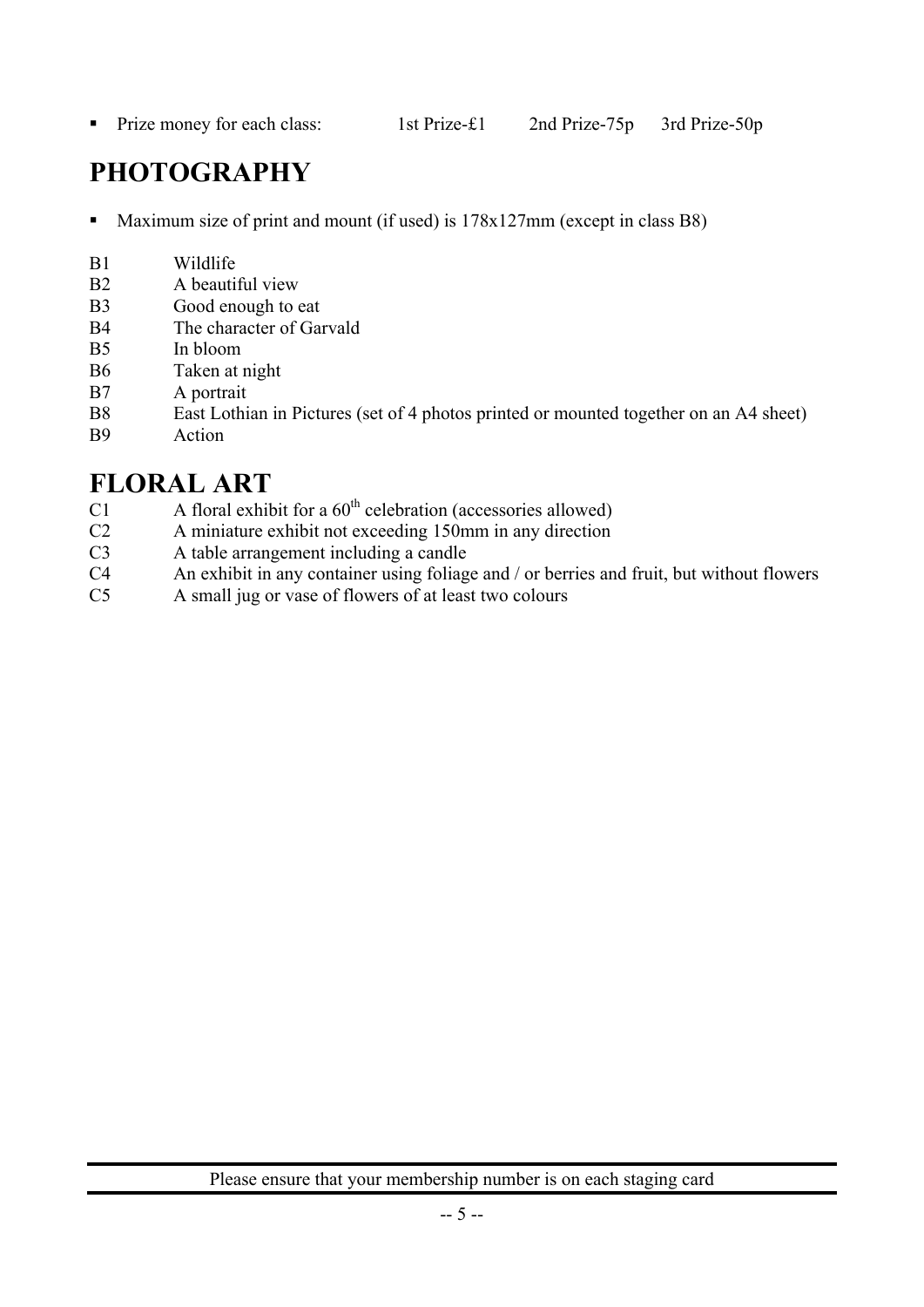• Prize money for each class: 1st Prize-£1 2nd Prize-75p 3rd Prize-50p

#### **PLANTS**

- D1 1 fuchsia D<sub>2</sub> 1 pelargonium, geranium
- D3 Flowering plant other than above
- D<sub>4</sub> 1 fern
- D5 1 foliage plant
- D6 1 cactus or succulent
- D7 1 orchid

#### **CUT FLOWERS**

- D8 1 vase asters, 4 blooms D9 1 vase H.T. roses, 3 blooms D10 1 vase H.T. roses, 1 bloom D11 1 vase floribunda roses, 1 stem D12 1 vase roses, mixed, min. 4 stems D13 1 vase shrub roses, 4 stems D14 1 vase annuals, 1 kind D15 2 vases annuals, 2 distinct kinds D16 1 vase annuals, 3 distinct kinds D17 1 vase gladioli, 3 spikes D18 1 vase gladioli, 1 spike D19 1 vase cactus dahlias, 3 blooms D20 1 vase decorative dahlias, 3 blooms D21 1 vase pom-pom dahlias, 5 blooms D22 1 vase french marigolds, 6 blooms D23 1 vase african marigolds, 4 blooms D24 1 vase phlox, 3 spikes D25 2 vases flowers from open border D26 1 vase herbaceous, 2 distinct kinds D27 1 vase mixed herbaceous D28 2 vases sweet peas, 7 spikes in each, 1 variety in each vase D29 1 vase sweet peas, 9 spikes D30 1 vase mixed shrubs-foliage D31 1 vase 4 mixed flowering shrubs D32 1 vase 1 flowering shrub, 3 stems
- D33 1 vase sunflowers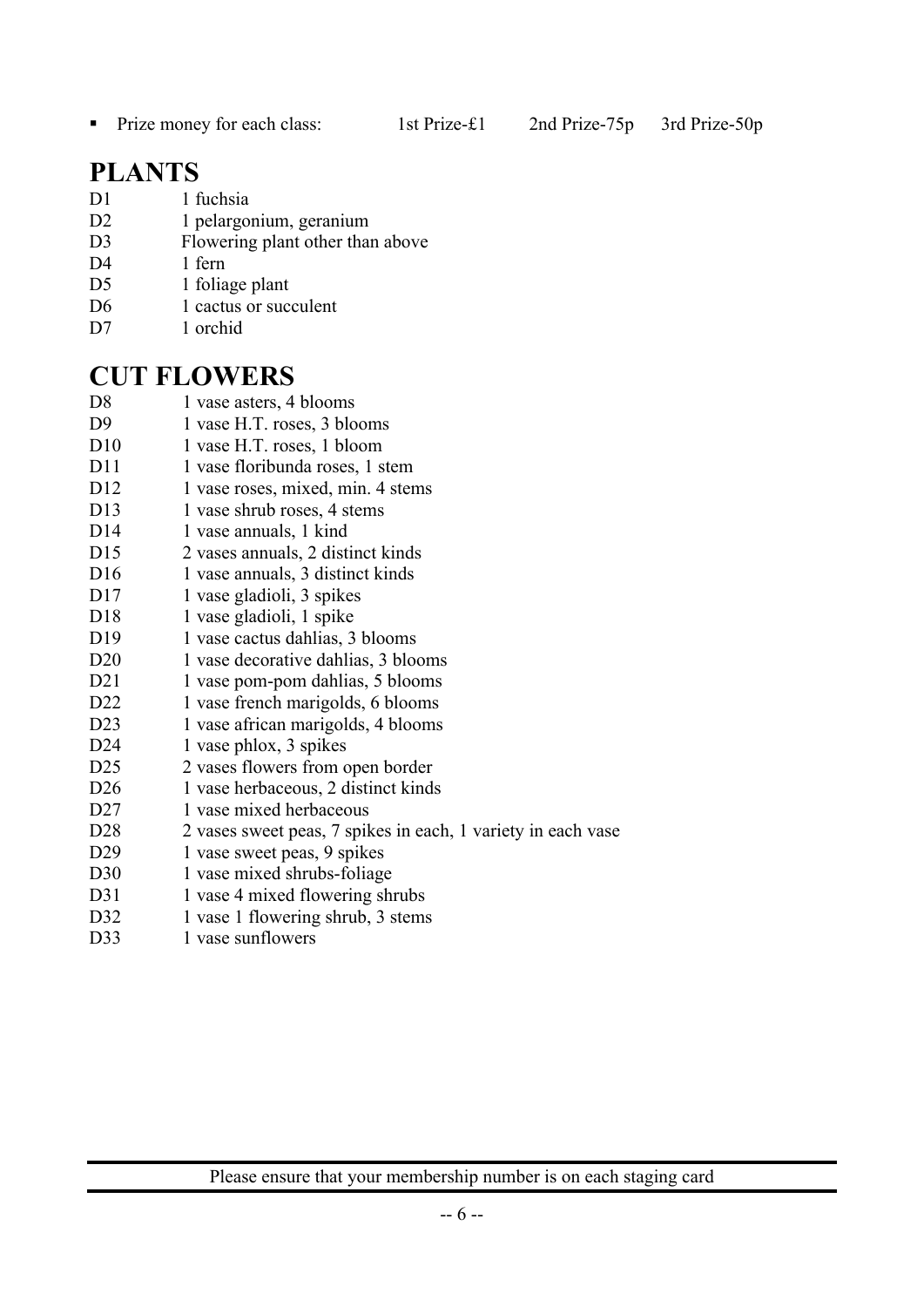! Prize money for each class: 1st Prize-£1 2nd Prize-75p 3rd Prize-50p

in any direction

#### **VEGETABLES**

| E1             | 6 pods broad beans                                 |
|----------------|----------------------------------------------------|
| E2             | 4 runner beans                                     |
| E <sub>3</sub> | 6 french beans                                     |
| E4             | 6 pods peas                                        |
| E <sub>5</sub> | 6 tomatoes, cherry variety                         |
| E <sub>6</sub> | 4 tomatoes                                         |
| E7             | 2 turnips                                          |
| E8             | 2 beetroot, globe                                  |
| E <sub>9</sub> | 2 beetroot, cylindra                               |
| E10            | 2 carrots                                          |
| Ell            | 2 parsnips                                         |
| E12            | 4 onions, grown from setts                         |
| E13            | 4 onions, grown from seed                          |
| E14            | 4 onions, red                                      |
| E15            | Heaviest marrow                                    |
| E16            | 6 shallots, yellow or red                          |
| E17            | 4 potatoes, named-coloured                         |
| E18            | 4 potatoes, named-white                            |
| E19            | Collection of potatoes 3 varieties, 3 of each      |
| E20            | 2 leeks                                            |
| E21            | 1 marrow, quality                                  |
| E22            | 1 cabbage                                          |
| E23            | 1 cauliflower                                      |
| E24            | 1 lettuce                                          |
| E25            | 3 courgettes                                       |
| E26            | 3 stalks rhubarb                                   |
| E27            | 1 vase mixed herbs                                 |
| E28            | Exhibit of any veg not already in schedule         |
| E29            | Best collection of veg three kinds, 2 of each      |
| E30            | Basket of veg for kitchen use, not exceeding 400mm |
|                |                                                    |

#### **FRUIT**

- E31 3 dessert apples
- E32 3 kitchen apples
- E33 4 plums
- E34 Exhibit of fruit, other than above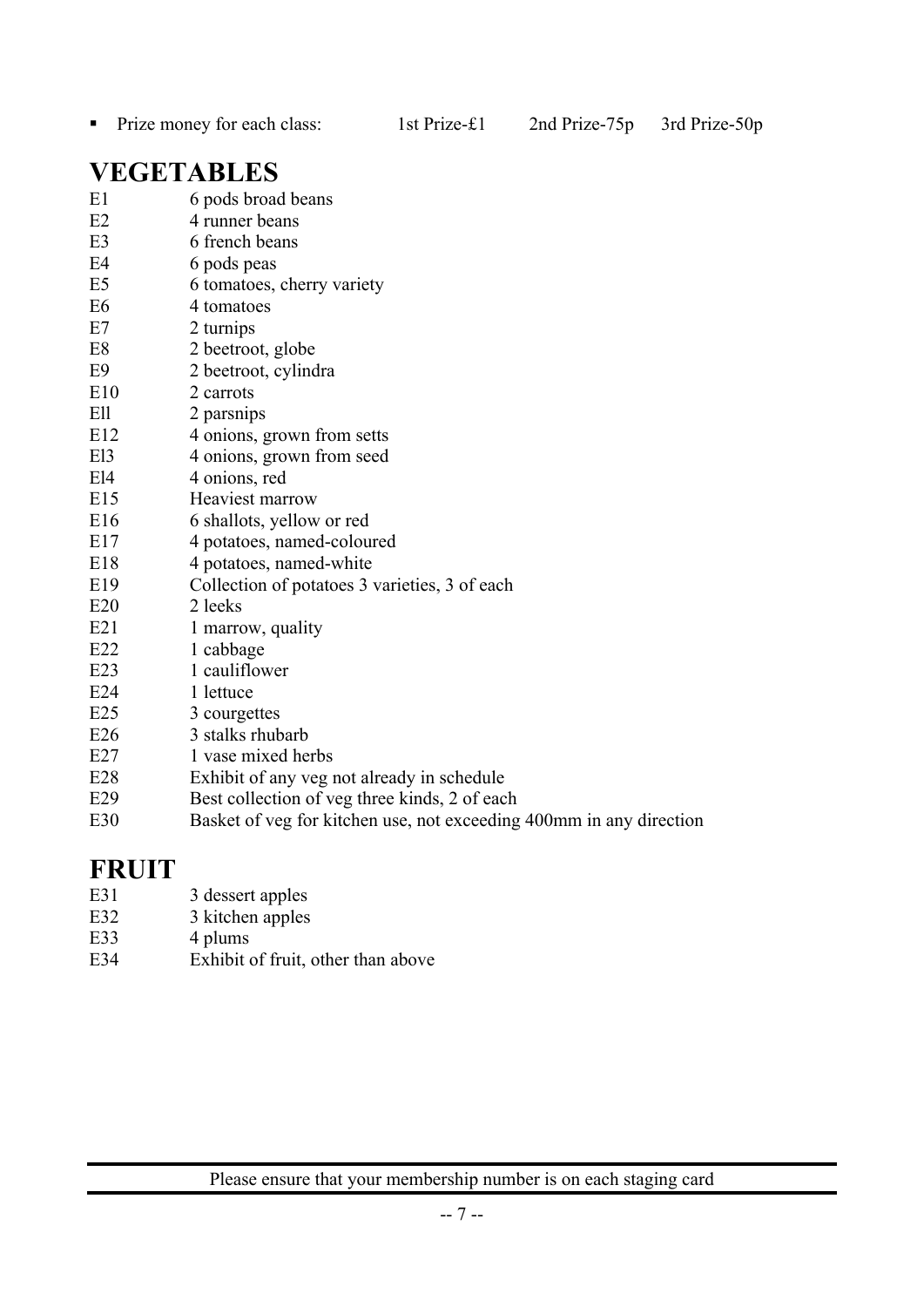- Prize money for each class: 1st Prize-£1 2nd Prize-75p 3rd Prize-50p
- ! **Age must be on the back of the staging card**
- ! **All work must be the competitor's own efforts**
- ! **Staging is allowed only until 10:00am prompt**

#### **UNDER 5 YEARS OLD**

- F1 'My family' A4 artwork
- F2 Model animal (e.g. playdough, papier mâché)
- F3 2 slices no-cook style traybake
- F4 A bunch of flowers in a jam jar

#### **AGE 5 TO 8 YEARS**

- G1 An 'monster' made from vegetables and plant material
- G<sub>2</sub> 3 home-made sweets
- G3 Musical instrument made from household junk
- G4 A miniature garden, maximum size 600x600mm
- G5 A greetings card
- G6 A collage depicting a tree
- G7 Hand-writing. Two verses from a song of your choice

#### **AGE 9 TO 12 YEARS**

- H1 Miniature garden, maximum size 600x600mm
- H2 An 'animal' made from vegetables and plant material
- H3 Sock puppet
- H4 Jam sponge sandwich
- H5 A windmill
- H6 Compose a poem about 'holidays'
- H7 Nature photograph

#### **TEENAGER SECTION**

- T1 Chocolate cake, using the recipe of your choice
- T2 Design a coat of arms for Garvald
- T3 An exhibit of vegetables of your own growing
- T4 Compose a rap!
- T5 Home-made pizza base and topping (maximum 210mm in diameter)
- T6 A drawing or painting 'At The Disco'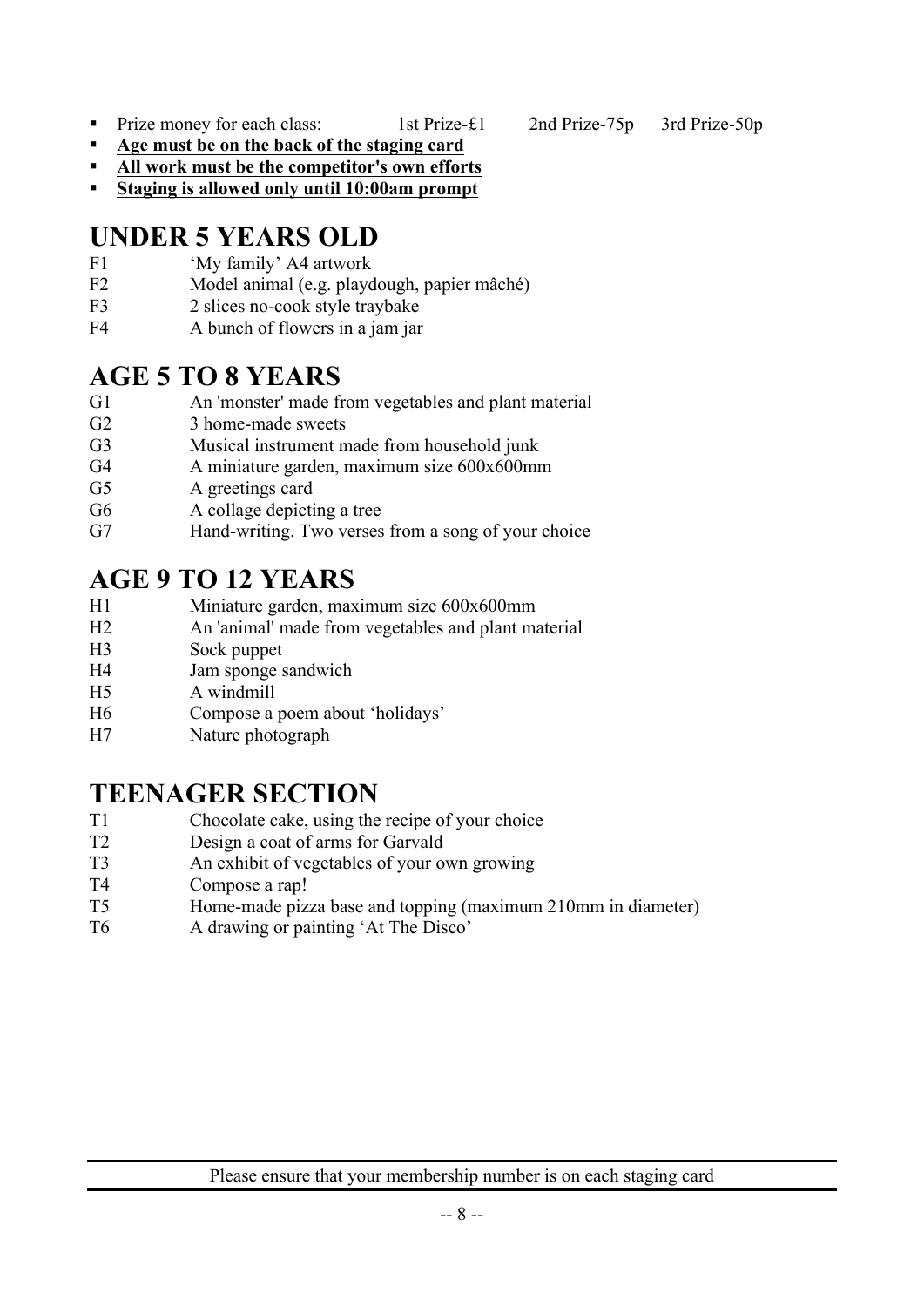#### **PET SHOW**

- Open to all
- ! The Pet Show will be held on the lawn outside the Village Hall at 3:00pm
- Entries will be received from 2:45pm
- ! All entries must be under firm control
- ! Rosettes will be awarded in the following categories:
- 1 Friendliest pet
- 2 Best behaved pet
- 3 Best groomed pet
- 4 The most unusual or exotic pet
- 5 Most knowledgeable handler
- 6 Best pet in show

# **BEST GARDEN IN GARVALD**

- ! All gardens entered for The Hobbs Cup for the Best Garden in Garvald will be judged on the day of the show
- ! Please intimate entry to the Show Secretary before l0:00am
- There is no entry fee

## **LAMMERMUIR STICK DRESSING SOCIETY**

- ! The aims of the Lammermuir Stick Dressing Society are to teach and promote the craft of stick and crook making
- **EXPLUME:** LSDS members attend shows and give demonstrations
- ! The LSDS will hold a competition in various classes at the show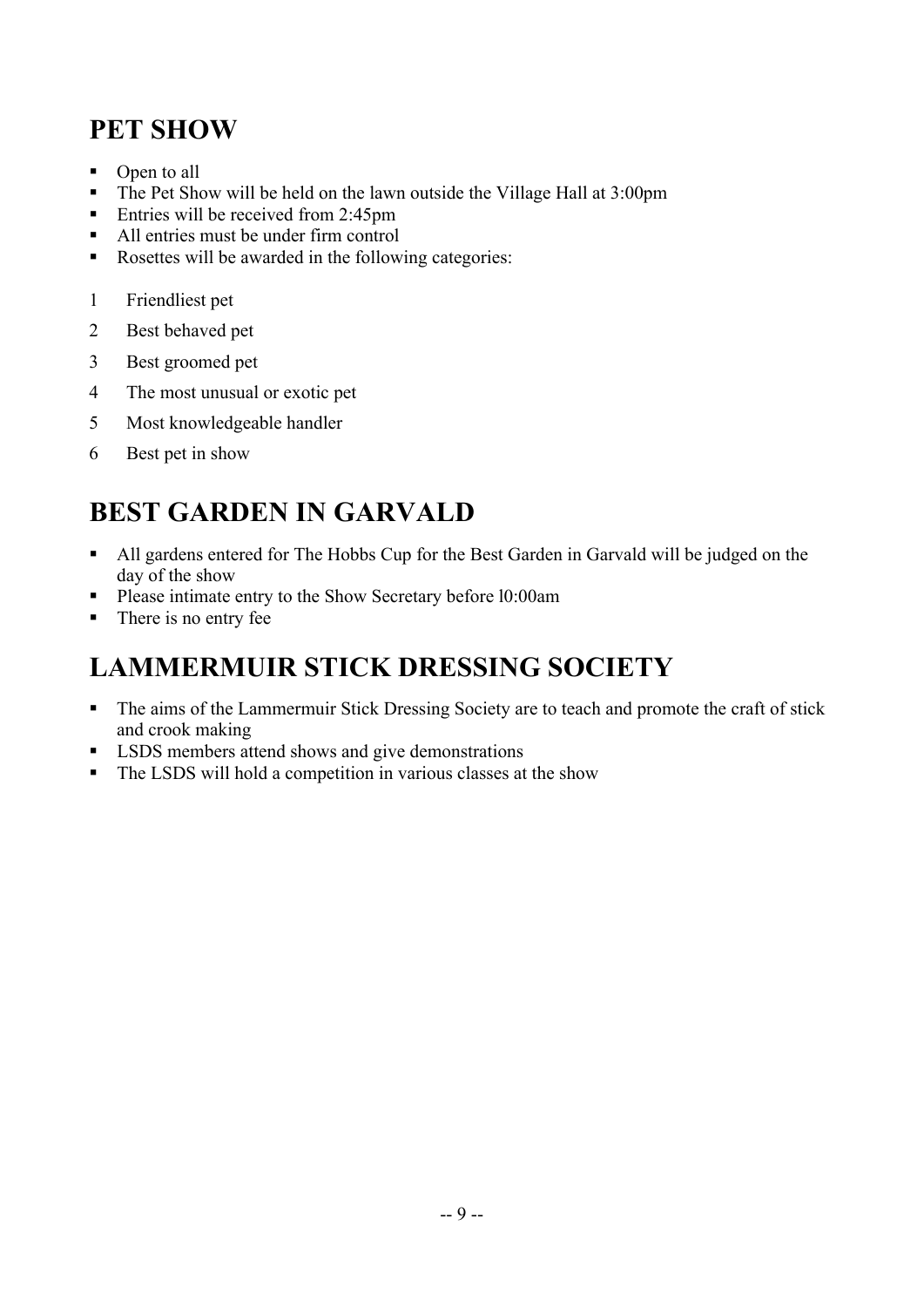#### **SPECIAL AWARDS**

| <b>INDUSTRIAL A1-A42</b>                                                                                                  | GHS Industrial Trophy for the most points                     |  |  |  |  |
|---------------------------------------------------------------------------------------------------------------------------|---------------------------------------------------------------|--|--|--|--|
| <b>HANDICRAFTS A1-A18</b>                                                                                                 | GHS Ladies Challenge Trophy for the most outstanding exhibit  |  |  |  |  |
| <b>PRESERVES &amp; BAKING A19-A42</b><br>GHS Cookery Challenge Cup for most outstanding exhibit                           |                                                               |  |  |  |  |
| PHOTOGRAPHY B1-B9                                                                                                         | Sancta Maria Abbey Cup for best photograph                    |  |  |  |  |
| <b>FLORAL ART C1-C5</b>                                                                                                   | Cameron Cup for the most outstanding exhibit                  |  |  |  |  |
| <b>FLORAL ART C1-C5</b>                                                                                                   | Floral Art Trophy for the most points                         |  |  |  |  |
| <b>CUT FLOWERS D10-D11</b>                                                                                                | J.K. Webster Rose Shield for the best HT Roses                |  |  |  |  |
| <b>CUT FLOWERS D18-D19</b>                                                                                                | James Hardie Cup for the best Gladioli                        |  |  |  |  |
| <b>CUT FLOWERS D28-D29</b>                                                                                                | Smithy Shield for the best Sweet Peas                         |  |  |  |  |
| <b>VEGETABLES E8-E9</b>                                                                                                   | J.K Webster Shield for the best Beetroot                      |  |  |  |  |
| <b>VEGETABLES E30</b>                                                                                                     | Cardinal Gordon Gray Salver for the best Basket of Vegetables |  |  |  |  |
| VEGETABLES & FRUIT E1-E29 and E31-E34 GHS Challenge Trophy for the most<br>outstanding exhibit (i.e. excluding class E30) |                                                               |  |  |  |  |
| PRE SCHOOL CHILDREN F1-F4                                                                                                 | Village Show Trophy for the most outstanding exhibit          |  |  |  |  |
| PRE SCHOOL CHILDREN F1-F4                                                                                                 | Village Show Cup for the most points                          |  |  |  |  |
| <b>AGE 5 TO 8 YEARS G1-G7</b>                                                                                             | Bett Pratt Memorial Quaich for the most outstanding exhibit   |  |  |  |  |
| <b>AGE 5 TO 8 YEARS G1-G7</b>                                                                                             | Garvald and Morham Community Council Cup for most points      |  |  |  |  |
| AGE 9 TO 12 YEARS H1-H7                                                                                                   | Alice Lawrie Trophy for the most outstanding exhibit          |  |  |  |  |
| AGE 9 TO 12 YEARS H1-H7                                                                                                   | Tanderlane Cup for the most points                            |  |  |  |  |
| <b>TEENAGERS T1-T6</b>                                                                                                    | Special Prize of £5 for the most outstanding exhibit          |  |  |  |  |
| <b>TEENAGERS T1-T6</b>                                                                                                    | GHS Trophy for the most points                                |  |  |  |  |

- ! Audrey Mae Traynor Cup for the best hand-knitted exhibit
- ! Hobbs Cup for Best Garden in Garvald judged on the day of the show
- **EXECUTE:** GHS Salver for the most points in the show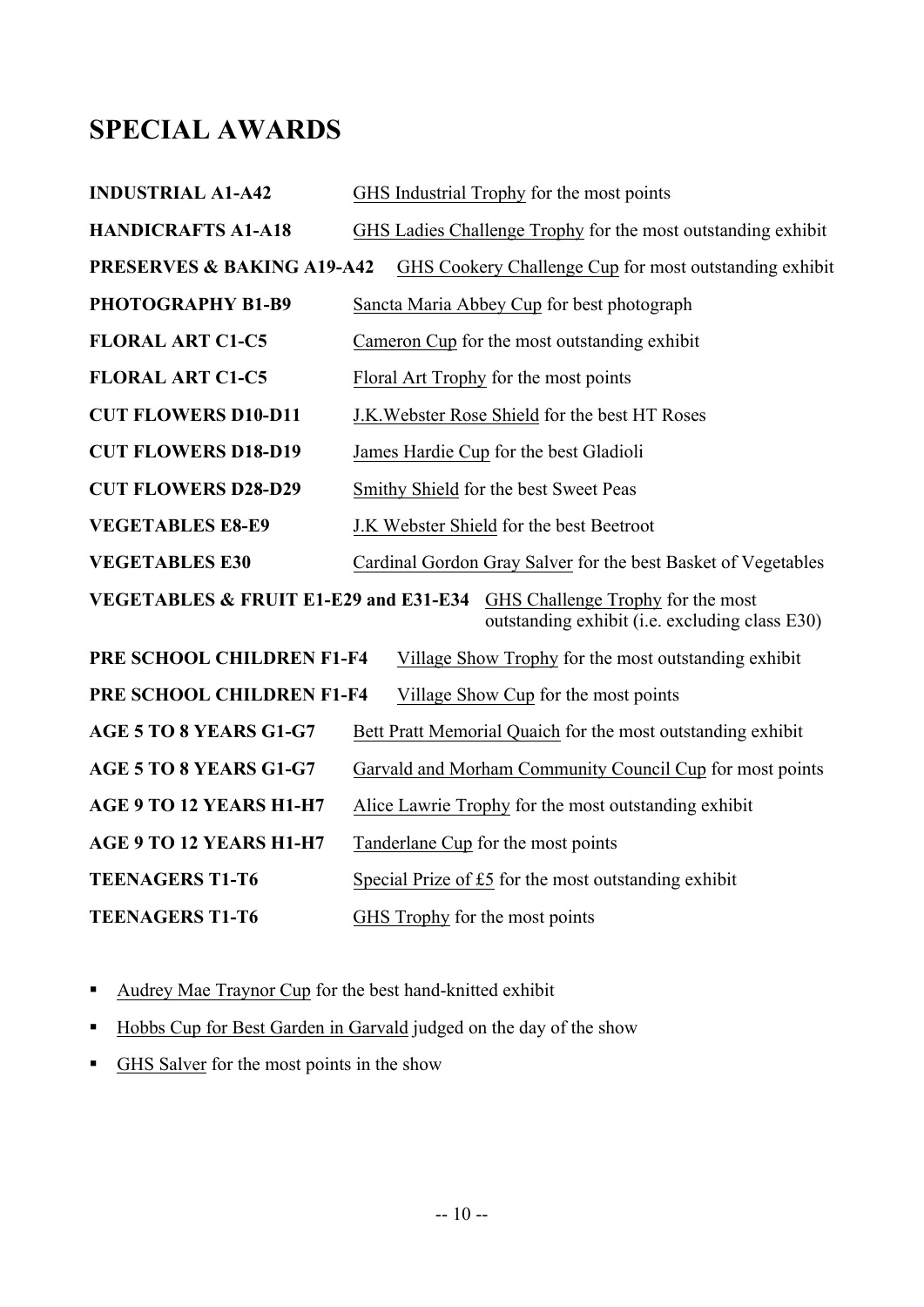#### **ENTRY FORM**

#### **To be completed and exchanged in the Village Hall for staging cards**

| A1             | A18 | A35            | C <sub>1</sub>  | D <sub>13</sub> | D <sub>30</sub> | E14 | E31            | H <sub>3</sub> |
|----------------|-----|----------------|-----------------|-----------------|-----------------|-----|----------------|----------------|
| A2             | A19 | A36            | C <sub>2</sub>  | D14             | D31             | E15 | E32            | H <sub>4</sub> |
| A <sub>3</sub> | A20 | A37            | C <sub>3</sub>  | D15             | D32             | E16 | E33            | H <sub>5</sub> |
| A4             | A21 | A38            | C4              | D <sub>16</sub> | D33             | E17 | E34            | H <sub>6</sub> |
| A <sub>5</sub> | A22 | A39            | C <sub>5</sub>  | D17             | E1              | E18 | F1             | H7             |
| A6             | A23 | A40            | D1              | D18             | E2              | E19 | F2             | T <sub>1</sub> |
| A7             | A24 | A41            | D <sub>2</sub>  | D <sub>19</sub> | E3              | E20 | F3             | T <sub>2</sub> |
| A8             | A25 | A42            | D <sub>3</sub>  | D20             | E4              | E21 | F4             | T <sub>3</sub> |
| A <sub>9</sub> | A26 | B1             | D <sub>4</sub>  | D21             | E <sub>5</sub>  | E22 | G1             | T <sub>4</sub> |
| A10            | A27 | B <sub>2</sub> | D <sub>5</sub>  | D22             | E6              | E23 | G2             | T <sub>5</sub> |
| A11            | A28 | B <sub>3</sub> | D <sub>6</sub>  | D23             | E7              | E24 | G <sub>3</sub> | T <sub>6</sub> |
| A12            | A29 | B4             | D7              | D24             | E8              | E25 | G4             |                |
| A13            | A30 | B <sub>5</sub> | D <sub>8</sub>  | D25             | E <sub>9</sub>  | E26 | G <sub>5</sub> |                |
| A14            | A31 | <b>B6</b>      | D <sub>9</sub>  | D <sub>26</sub> | E10             | E27 | G <sub>6</sub> |                |
| A15            | A32 | B7             | D10             | D27             | E11             | E28 | G7             |                |
| A16            | A33 | B <sub>8</sub> | D11             | D <sub>28</sub> | E12             | E29 | H1             |                |
| A17            | A34 | <b>B</b> 9     | D <sub>12</sub> | D <sub>29</sub> | E13             | E30 | H2             |                |

#### **I intend to enter in the following classes** *(tick as appropriate)***:**

Please tick if you wish to enter your garden for the Hobbs Cup

Please tick if you wish to enter the Pet Show

#### **I have read and agree to comply with the Show Regulations**

| Membership No | Name |
|---------------|------|
| Address       |      |
|               |      |
|               |      |

#### Please make cheques payable to: **Garvald Horticultural Society**